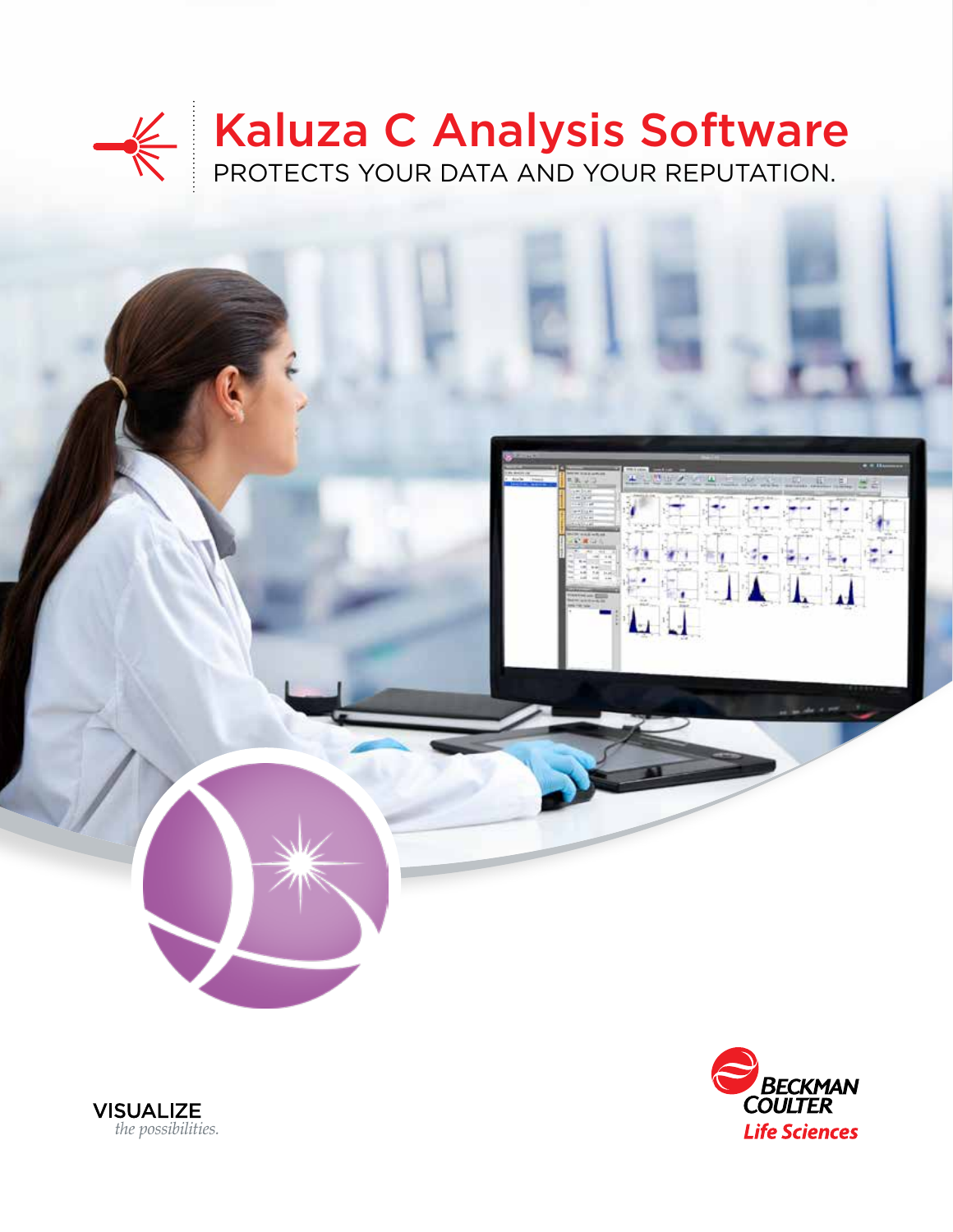## KALUZA C ANALYSIS SOFTWARE

Kaluza C Flow Cytometry Analysis Software is built upon our successful Kaluza Analysis research use platform. We've turned our attention now to the unique needs and challenges of the clinical flow cytometry laboratory.

Clinical laboratories are under increasing pressure from three sources: reimbursement, regulatory, and resource. Meeting regulatory requirements places demands on both time and expertise. Kaluza C provides features that streamline the clinical QC reporting requirements and address standardization issues in flow cytometry. At the same time it provides the power to processes multi-color files of up to 20 million events in real time.

- Listed with the FDA.
- Integration with Laboratory Information Systems (LIS).
- Traceability through user management.
- Specialized QC Report generation functions.
- Loads any listmode file that is compliant with the FCS standard up through version 3.1.



### Analyze Any Flow Cytometry Standard (FCS) Compliant File

Kaluza C uses the FCS \$CYT keyword to identify the flow cytometer used in acquisition. Data scaling preferences for the instrument are set up once upon loading the file into Kaluza. Example shows Navios data using Navios System Software (top row) and after importing into Kaluza Analysis (bottom row). Scatter and fluorescence parameters scaling are identical.

Presented plots and values are for illustrative purposes only and are based on customer reported data. Some information has been modified to simplify the presentation. Individual results may vary.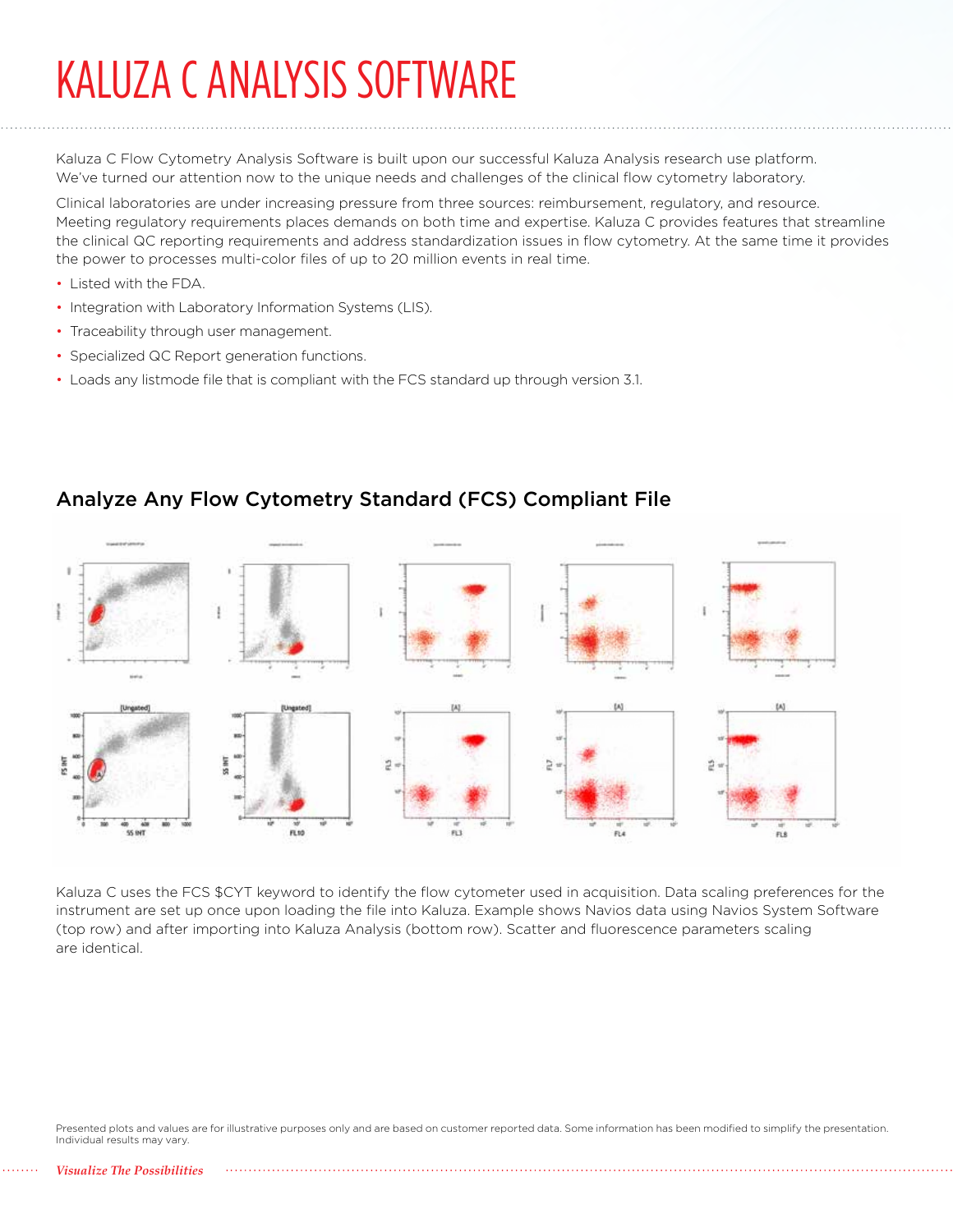## Licensing Options

Whether you are looking for an individual timed license or a large site license, we have the solution for you. Special pricing for academic institutions is available. An economical single user 1 year license is available for those that want to try our platform with lower risk. All other licenses are in perpetuity and include future upgrades.

|                                                       | NON-ACADEMIC<br><b>PART NUMBER</b> | <b>ACADEMIC PART</b><br><b>NUMBER</b> |
|-------------------------------------------------------|------------------------------------|---------------------------------------|
| Kaluza C Analysis Software 1 Year, 1-User (Single)    | C <sub>10575</sub>                 | C <sub>10578</sub>                    |
| Kaluza C Analysis Software Perpetual, 1-User (Single) | C <sub>10574</sub>                 | C <sub>10579</sub>                    |
| Kaluza C Analysis Software, 5-User (Network)          | C <sub>10577</sub>                 | C <sub>10581</sub>                    |
| Kaluza C Analysis Software, 10-User (Network)         | C <sub>10576</sub>                 | C <sub>10580</sub>                    |

## Minimum Computer Requirements

|                                 | <b>KALUZA C ANALYSIS SOFTWARE</b>                                                                                                                                                  | NETWORK LICENSE CONTROL CENTER (NLCC)                                                                                                                                                                                                                    |
|---------------------------------|------------------------------------------------------------------------------------------------------------------------------------------------------------------------------------|----------------------------------------------------------------------------------------------------------------------------------------------------------------------------------------------------------------------------------------------------------|
| Required<br>processor           | The processor must support the SSE2 Instruction set.                                                                                                                               | Quad-Core CPU, 3.2 GHz, above.                                                                                                                                                                                                                           |
| Required<br>operating<br>system | Windows 7, Enterprise Edition with Service Pack 1<br>(32 bit or 64 bit)<br>Windows 8.1, Enterprise Edition (32 bit or 64 bit)<br>Windows 10, Enterprise Edition (32 bit or 64 bit) | Windows 7, Enterprise Edition with Service Pack 1<br>(32 bit or 64 bit)<br>Windows 8.1, Enterprise Edition (32 bit or 64 bit)<br>Windows 10, Enterprise Edition (32 bit or 64 bit)                                                                       |
| Required<br>memory              | 200 MB of disk space to install<br>For 32 bit systems, up to 4 GB of RAM<br>For 64 bit systems, more than 4 GB of RAM                                                              | Memory minimum is 4 GB; 8 GB or above is recommended.                                                                                                                                                                                                    |
| Required hard<br>disk space     | At least 1 G free space for storing data files.                                                                                                                                    | The following requirements apply to Windows System Drive<br>(c: drive, by default).<br>The NTFS format is required for good performance<br>and security.<br>A minimum of 50 GB of available hard disk space of<br>$\bullet$<br>the Windows System Drive. |
| Required<br>display             | 1440 x 900 (Min), Optimized for high-resolution wide<br>screen monitors                                                                                                            | No monitor required for the server; standard<br>display for the client.                                                                                                                                                                                  |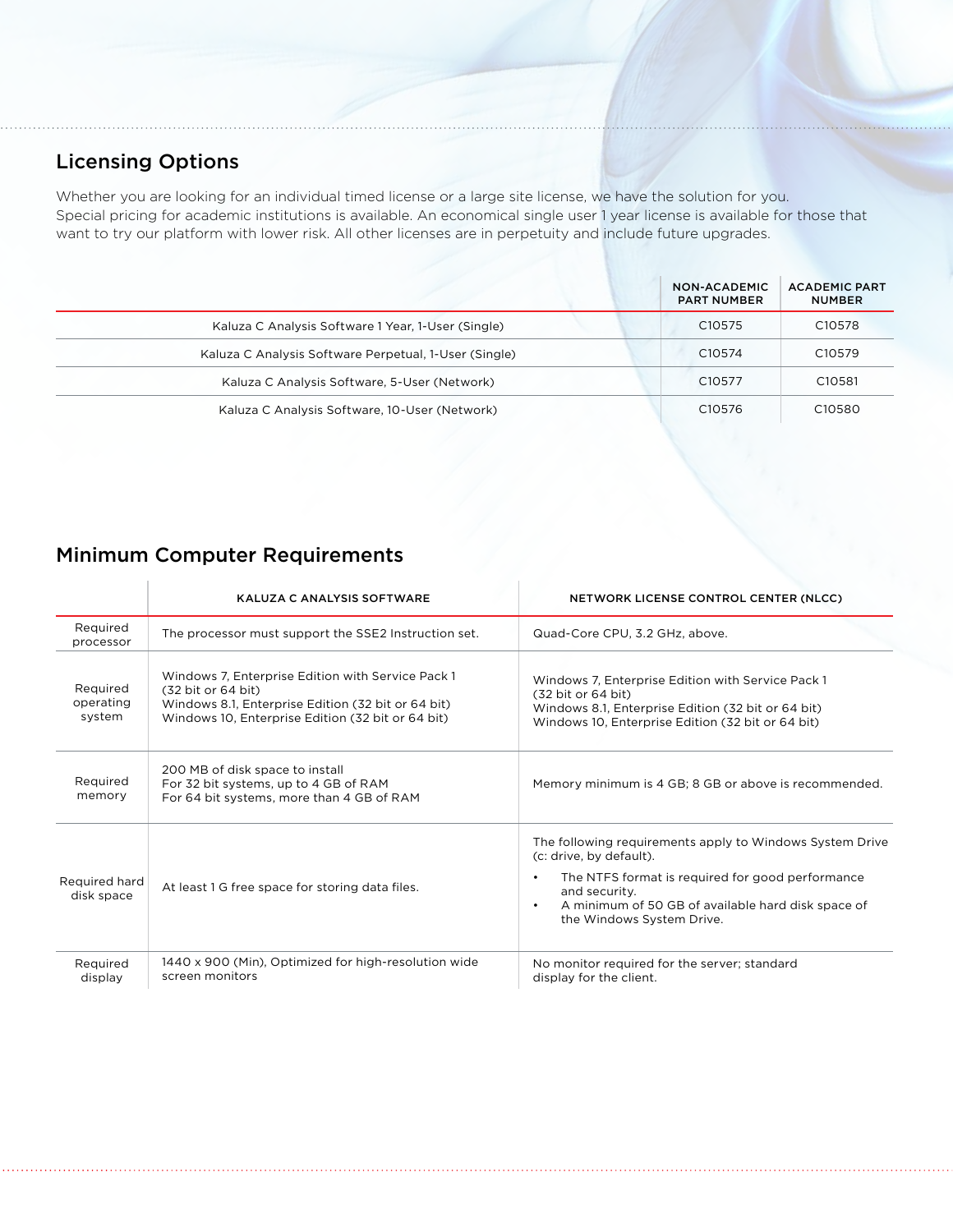## SOPHISTICATION MADE SIMPLE

## Efficient Organized Interface

Four simple control panels is all you need to access every aspect of your information!



#### **Tool Bar 1**

Use the application button to access batch processing, QC report, plugin management, as well as open, save and export. The quick toolbar includes the unlimited undo and redo controls. And the info and help access detailed information including the complete instructions for use.

#### **Analysis List 2**

Keep track of all of your files, including data files (fcs or lmd), protocols, composite files, or analysis files. Drag and drop to open, reorder, or apply data to protocols. Highlight shows active file and asterisk indicates unsaved work.

#### **Attributes Pane 3**

Quickly access to view and edit parameter info, compensation, color precedence, and protocol options. Collapse the panes to maximize analysis space.

#### **Workspace 4**

Use the ribbon to create plots and tables, add gates, including auto gate, annotations, and adjust compensation. Add additional sheets or reports as you explore your data. Drag and drop plots and use the zoom tool to manage plots viewed in the workspace.

. . . . . . . .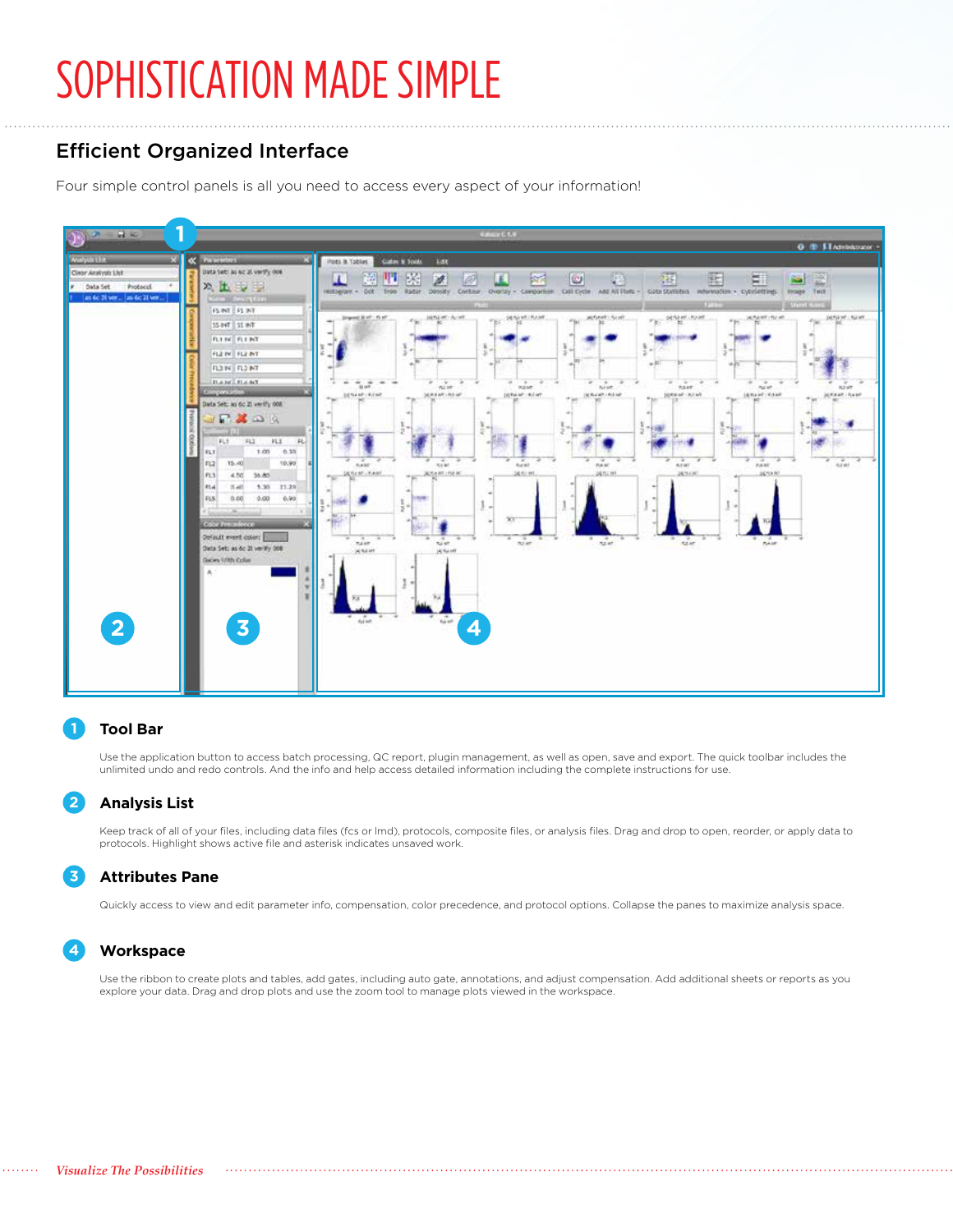## Context Specific Radial Menu

It took a lot of thought to create an analysis software this simple. At the heart of the Kaluza philosophy is the concept that what you need is just a right click away.



Just Right Click: Depending on the position of the pointer, different options are available in the radial menu And the content of the submenu adjusts too



Right click in the workspace, maybe you want to add an element.



Right click on a plot, maybe you want to add gates.



Right click on a gate, maybe you want to add Boolean logic.



Right click on an information table, maybe you want to adjust text attributes.



Compare the data table properties sub menu when accessed within the plot or from within a table radial menu. Attributes are different and vary based upon the context.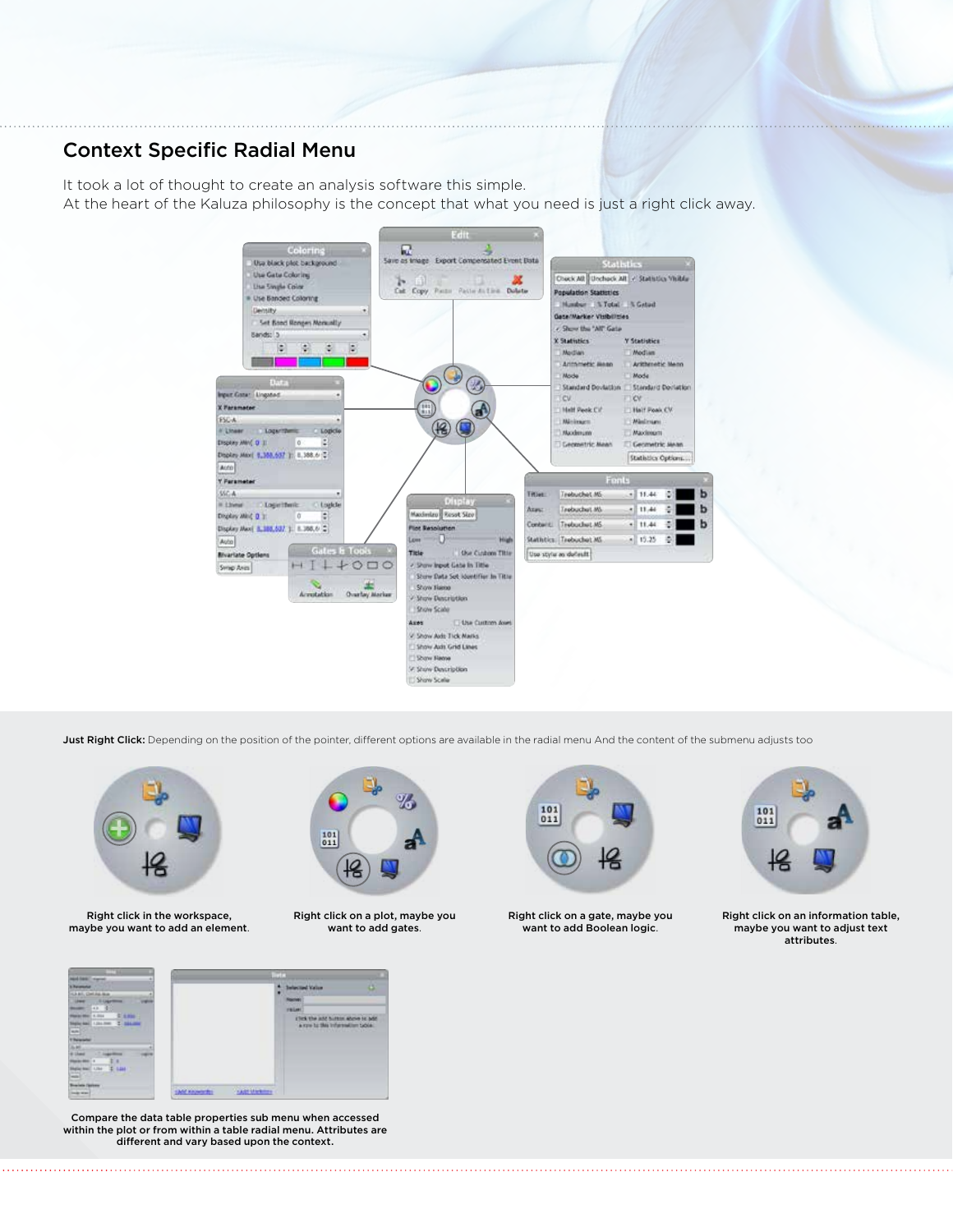# PROTECTS YOUR DATA AND YOUR REPUTATION

## Reports & LIS Connectivity

Create and edit a Report Sheet, which can include plots, tables, graphics, text, page numbers, and/or a date and time stamp. Quickly arrange plots so that they do not overlap, or align them to the location of your choice. An electronic approval signature can be added to the report sheet. Kaluza C includes an interface that enables the transmission of results, including plots, related statistics, and keywords, to a Laboratory Information System (LIS).



| <b>Lampid RD</b><br>Two 25-<br><b>BAGIT</b> | paraphet                                 | - French Cli bermani            |                                                      | Director (View Link) |
|---------------------------------------------|------------------------------------------|---------------------------------|------------------------------------------------------|----------------------|
| <b>Player</b>                               |                                          |                                 |                                                      |                      |
| Owen                                        | Description.                             |                                 | Blog-had (S49-FFC / 98<br><b>THIS COUNTY AND WAY</b> |                      |
| <b>Integet</b>                              | <b>ENVIRONMENT CEDARDA</b>               | 団                               | ×                                                    |                      |
| <b>Smart</b>                                | Shipped Tool _ Vi                        | m                               |                                                      |                      |
| troups).                                    | (Maynet) 0345 ATC [11]                   | 面                               |                                                      |                      |
|                                             |                                          |                                 |                                                      |                      |
| knope<br><b>Vulners</b>                     | SALE CREEK, GERRY                        | 旬                               | ×<br>- 44<br><b>IDANTIC</b>                          | $\sim$               |
| antitures [ aptroport]                      |                                          |                                 |                                                      |                      |
| <b>Clustral</b><br>Clament!                 | <b>Description</b><br>- 初心 ま. 上 154-1215 | <b>Table</b><br>Columnia HL 560 | Tupe<br>Keynard                                      | Depth<br>$\circ$     |
| themed.                                     | <b>JOLA 3 HIGHLAND</b>                   | <b>In Aug 17</b>                | Edytoted                                             | o                    |
| Capmack.                                    | 454 B. LEFA-IS Linear crapted that       | 1023.57                         | <b>Statistic</b>                                     | 位                    |
| L'hiamatai                                  | 454 K.S.STA FLS Linear Lingabed Mediate  | 1.46                            | <b>Satisfactor</b>                                   | 位                    |

## Quality Control Reports

(QC Reports) are designed to help you detect issues that could produce inaccurate results in your data analyses, such as problems with the flow cytometer optics, instrument calibration, reagents, etc. Through the QC Report Activity tab, Kaluza C provides a platform to allow you to create Levey-Jennings plots, which clearly show whether data collected from control samples are either inside or outside of the standard accepted values. A QC Report is made up of one QC Protocol (\*.protocol or \*.qcp) and multiple Data Sets, which can be saved as one QC Report file (\*.qcr).



## User Management

User Management controls the level of access of each account set up on the system. There are two types of accounts available in Kaluza C, the Operator and the Administrator accounts. The Administrator account oversees account setup functions and can review the activities for all accounts on the system.

#### *Visualize The Possibilities*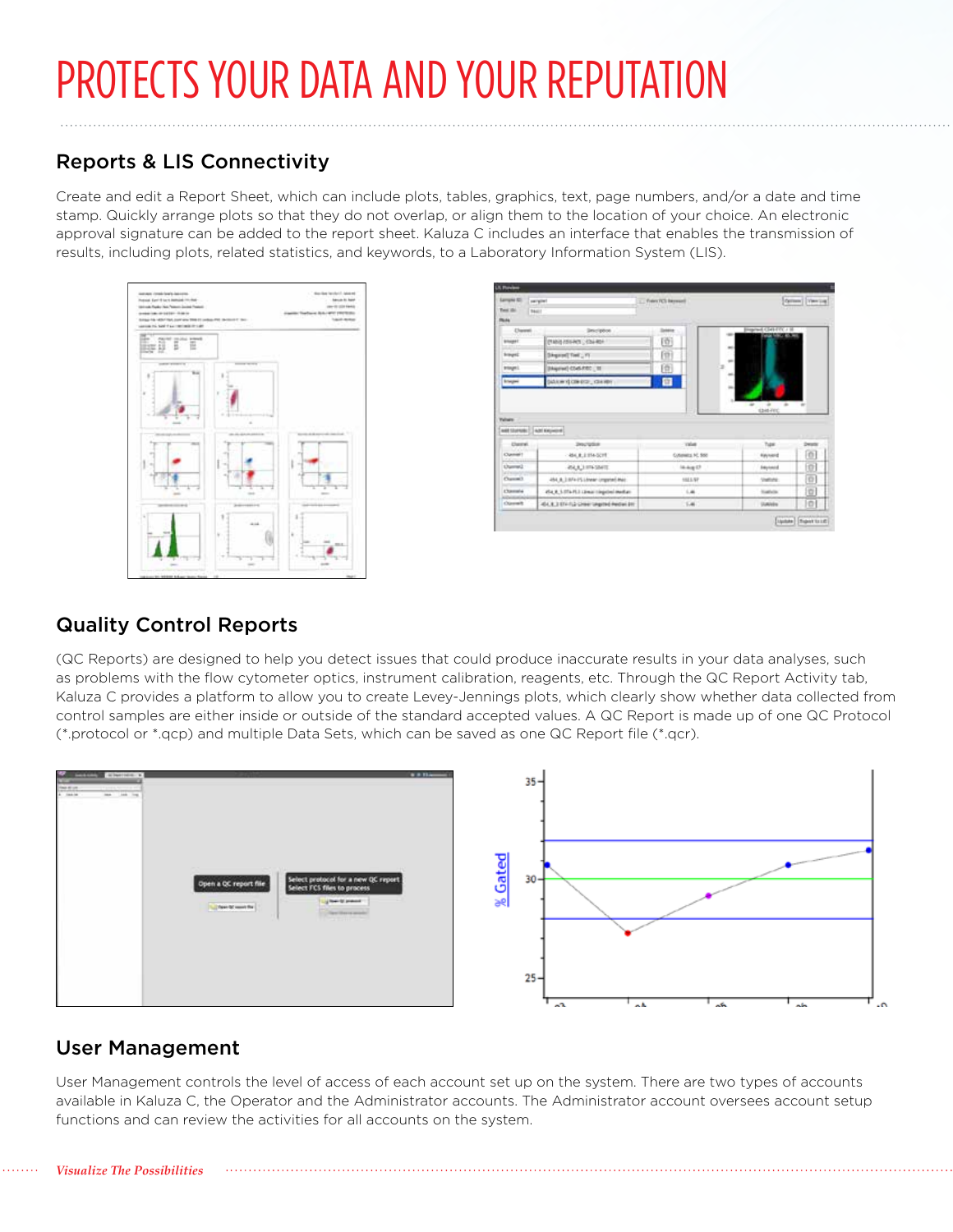ANALYSIS TOOLS



The tree plot can easily represent what typically requires dozens of plots, gates and regions do. Each phenotype can be used as a gate for further data exploration.



Overlay plots show data from multiple plots on a single pane. Density, dot and histograms can all be utilized in an overlay to easily view trends and changes.



The Radar Plat provides a multidimensional view. Clusters appear revealing relationships or rare populations not always apparent using bivariate plots and gating strategies. Animated radar plots can be exported as GIF files.



The comparison plot puts data from multiple plots into a single graph. Use it to view trends over time. Compare samples in a study to controls. Normalize samples or not, the choice is yours.